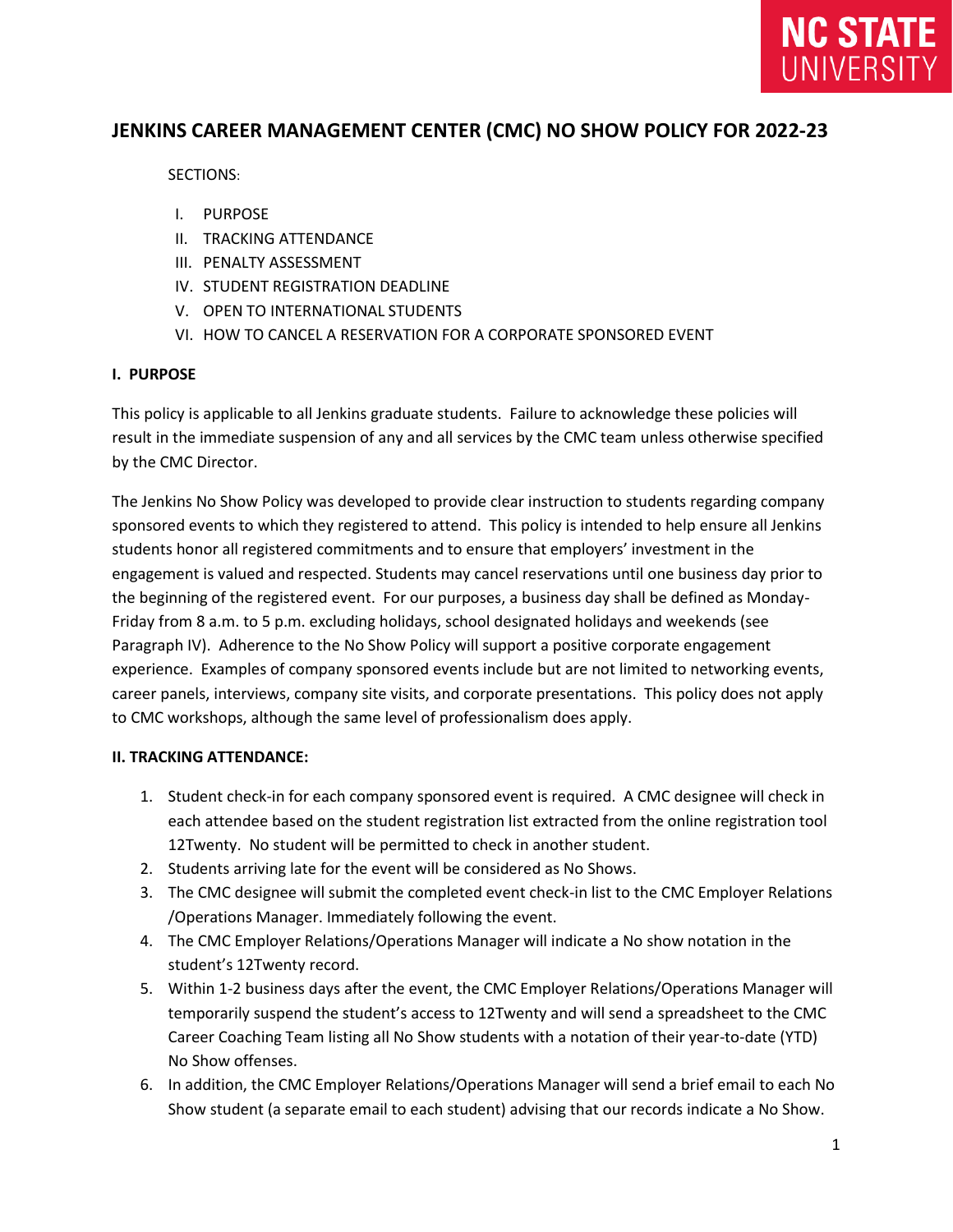# **JENKINS CAREER MANAGEMENT CENTER (CMC) NO SHOW POLICY FOR 2022-23**

This email will be sent within 1-2 business days following the day of the event. The student will be instructed to immediately contact a Career Coach to explain the reason for the absence. The student will be advised that their 12Twenty access has been suspended until the concern is addressed.

7. It is also possible that a student who did not register in 12Twenty will attend an event. In this case, the student's name and resume will not be submitted to the company **prior** to the session. Students who have signed up will be included in the Resume Book that will be emailed to the Recruiter prior to the event. Students are strongly encouraged to RSVP in 12Twenty.

### **III. PENALTY ASSESSMENT**

In the event a student fails to show up for a company sponsored event in which they registered to attend via 12Twenty, penalties, as described below will apply unless otherwise specified.

- *1. First and Second No Show Offense:* 
	- The student is notified via email by the CMC that our records reflect he/she did not show up for the event they registered to attend and their 12Twenty privileges have been suspended. The CMC will instruct the student to immediately contact a coach to explain why he/she did not attend the event. 12Twenty access will not be restored until the concern has been addressed.
- *2. Third No Show Offense:* 
	- A third No Show will result in the suspension of your Jenkins 12Twenty account and you may not schedule further events, interviews, or coaching appointments. You will be required to meet with the Director of the Jenkins CMC to explain the reason for your repeated violation of CMC policies in order to have your Jenkins 12Twenty account and appointment scheduling privileges restored.
- *3. No Show Offenses in excess of three:*  Violations in excess of three No Shows will be evaluated on a case by case basis.

## **IV**. **STUDENT REGISTRATION DEADLINE:**

The CMC Employer Relations/Operations Manager will send an email reminder to every student who registered to attend the event. The reminder email will be sent by 8am, three business days before the event. **The student registration deadline for company sponsored events will be no later than one business day prior to the event by 8am excluding holidays, school designated holidays, and weekends. See examples below.**

| <b>EVENT DAY</b> | <b>REMINDER NOTICE SENT TO</b><br><b>STUDENTS THREE DAYS BEFORE</b><br><b>THE EVENT</b> | <b>REGISTRATION DEADLINE - One</b><br>business day prior to the event |
|------------------|-----------------------------------------------------------------------------------------|-----------------------------------------------------------------------|
| <b>MONDAY</b>    | WEDNESDAY - 8AM                                                                         | <b>FRIDAY – 8AM</b>                                                   |
| <b>TUESDAY</b>   | <b>THURSDAY – 8AM</b>                                                                   | <b>MONDAY – 8AM</b>                                                   |